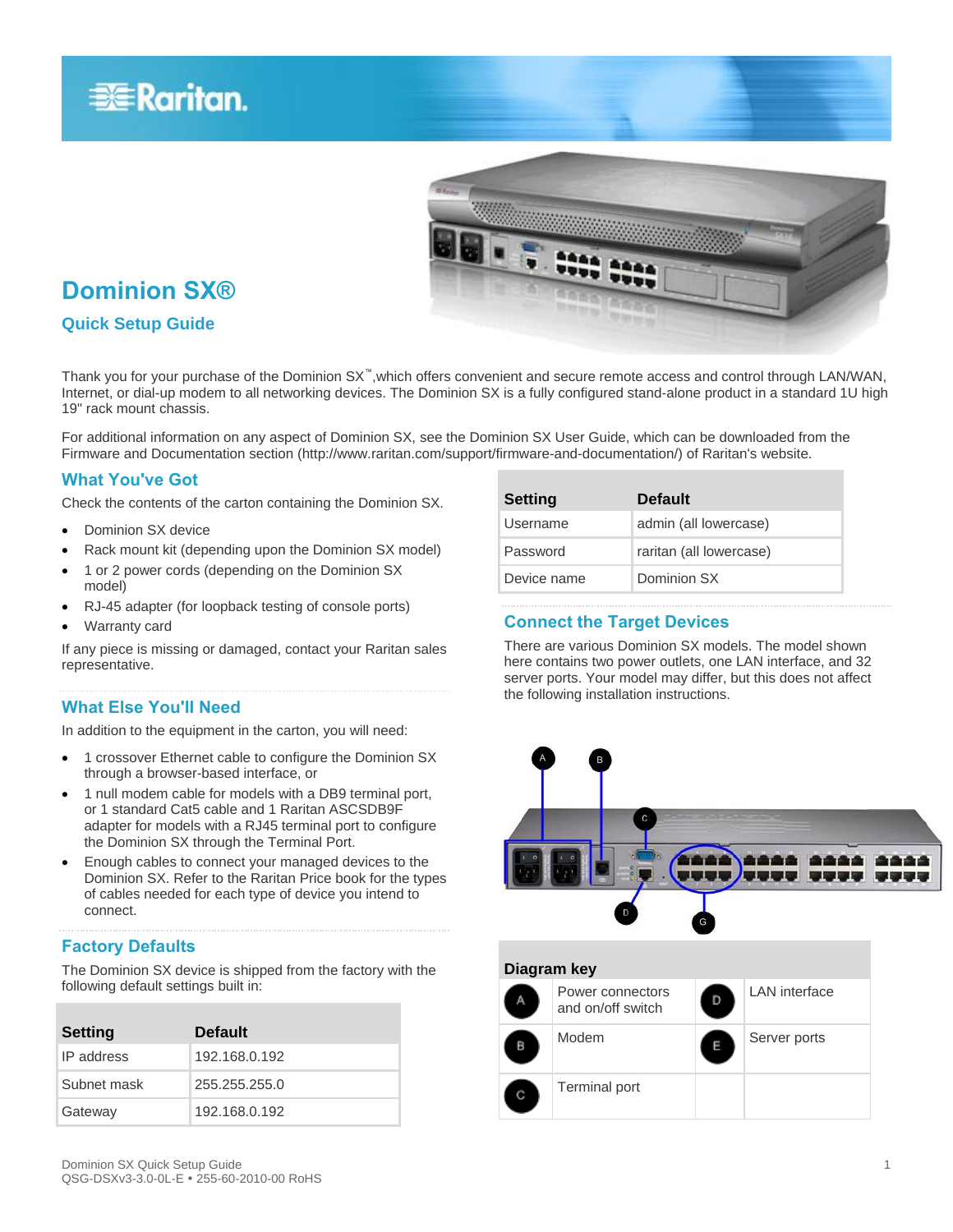# **EXERGritan**.

- 1. Install the Dominion SX in your chosen location. Rack mounting is recommended but not required.
- 2. Connect the power cord between the power connector on the Dominion SX and to an external power source. If your device has two power connectors, you can connect the second power connector to a backup power source.
- 3. Flip the power switch to turn the Dominion SX device on. The device performs a hardware and firmware self test. The software boot sequence starts and is complete when the light goes on and remains on.
- 4. Connect the modem (if needed).
- 5. Connect your target servers or other serially managed devices to the server ports on the Dominion SX.
	- a. Connect one end of a standard Cat5 Ethernet cable to one of the server ports on the Dominion SX.
	- b. Connect the other end to a Raritan Nulling Serial Adapter (p/n ASCSDB9F, ASCSDB9M, ASCSDB25F, ASCSDB25M) as appropriate.
	- c. Connect the adapter to the server port on the target device.

**Important: Many Cisco and Sun devices have server ports with non-standard RJ-45 connections. Most can be connected to the Dominion SX with a "serial rollover cable." This is NOT a standard Ethernet cable or crossover Ethernet cable. If you have misplaced the rollover cable that came with your Cisco or Sun device, you can purchase one from Raritan (Part Number CRLVR-15 or CRLVR-1).**

# **Configure the Dominion SX Using a Browser**

You can configure the Dominion SX using a Web browser or a command line interface (CLI). If you prefer a CLI, skip this section and proceed directly to the next section.

- 1. Connect a computer to the LAN interface on the Dominion SX using a crossover Ethernet cable. If your Dominion SX has two LAN interfaces, use LAN1.
- 2. Make sure the computer has a route to the Dominion SX's default IP address (192.168.0.192). Open a console window and enter the route print command. If the default IP address is NOT on the Active Routes list, do the following:
	- a. On a Windows machine, type ipconfig and note your IP address. Then type: route add 192.168.0.192 <installation computer IP address>
	- b. On a Unix or Linux machine, type ifconfig and note your IP address. Then type: route add 192.168.0.192 <installation computer IP address> -interface
	- c. Type: ping 192.168.0.192. This should produce a reply. If it does not, check the physical connection between the computer and the Dominion SX, and make sure you executed the route add command correctly.
- 3. Open a browser and enter this URL: http://192.168.0.192
- 4. When the Login window appears, enter the default username (admin) and password (raritan). Use all lowercase letters.
- 5. You will be prompted to change the default password. Do so now, and be sure to remember this password for future login.
- 6. Choose Setup > Network. In the Network Basic Settings panel, select an IP configuration method (DHCP is enabled by default), give Dominion SX an IP address, subnet mask, and gateway address on your LAN. You can give the device a name to help identify it (up to 64 characters, but special characters and spaces are not allowed.) and a domain (required to send SMTP messages).

Note: If DHCP is selected and the client computer used to configure Dominion SX via crossover cable is running a DHCP server, the Dominion SX will not be accessed at 192.168.0.192, but instead at any IP address the configuring machine assigns.

- 7. The Dominion SX will now reboot. Once it is rebooted, enter new IP address in a browser and log in again using your new password.
- 8. Choose Setup > Date/Time.
	- a. Select your time zone from the drop-down menu in the UTC Offset field.
	- b. You can enter the date and time manually, or you can enter the IP addresses of up to two Network Time Protocol (NTP) servers.
	- c. When you are finished, click OK. The Dominion SX's clock is now set.
- 9. Choose Setup > Port Configuration. You can now configure each console port that has a target device connected to it:
	- a. Click the checkbox next to a port with a target device connected to it. If more than one target device will have the exact same settings, you can select multiple ports.
	- b. Click Edit to display the settings for the port(s) and enter the information. See the user guide for details.
	- c. When finished, click OK and repeat for any other ports.

Congratulations! Your Dominion SX is configured and ready for use. We suggest you get started by doing the following:

- 1. Create additional user profiles and groups.
- 2. Enhance the authentication and security capabilities of Dominion SX.
- 3. Launch the Raritan Serial Console (RSC) and manage your target devices remotely.

### **Configuring Dominion SX Using the Command Line Interface**

1. Connect a computer to the Terminal port on the Dominion SX. This port is a DB9 male port on all models except those that have 2 power connectors and 2 LAN interfaces.